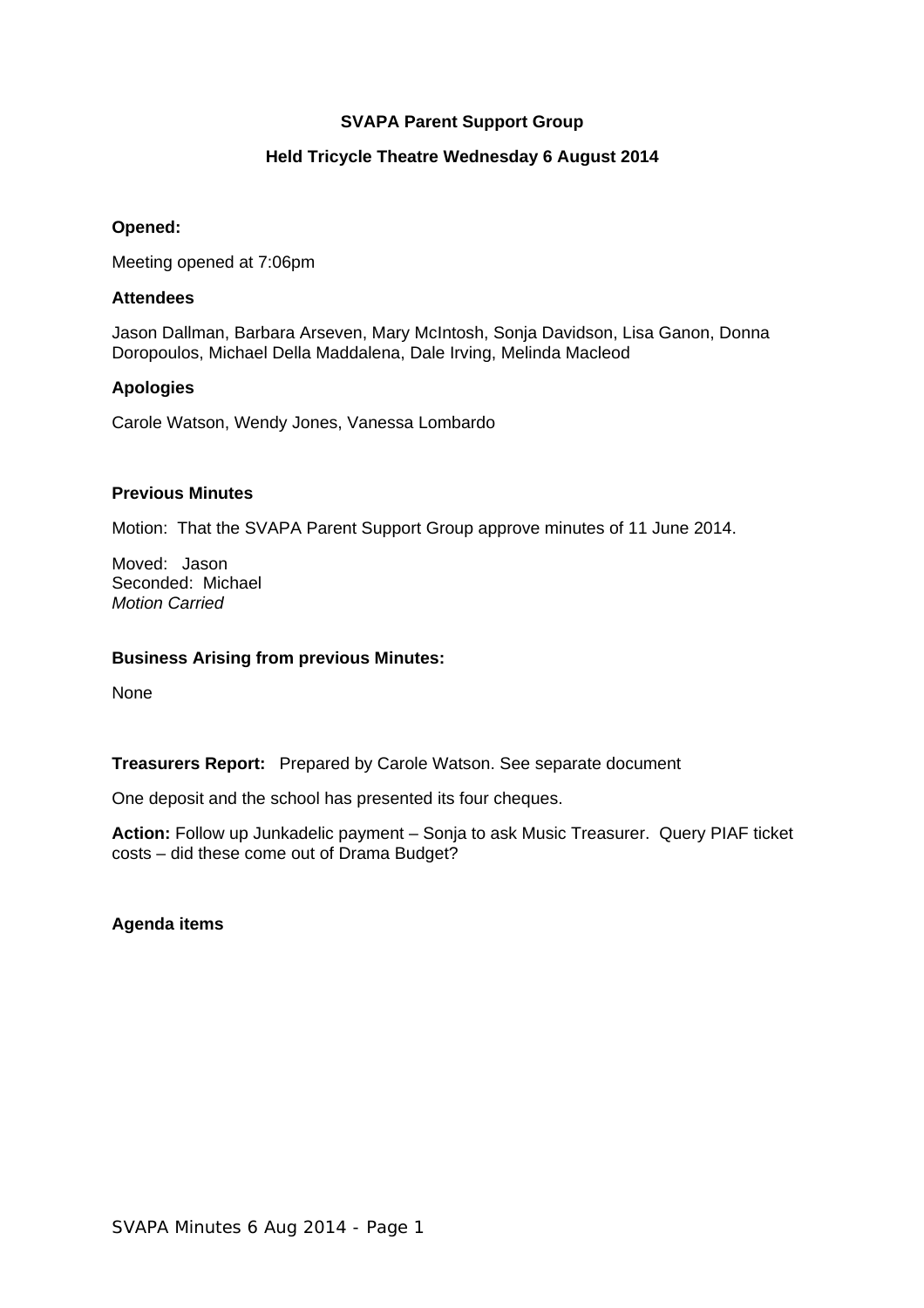1: Teachers report – Dr Irving (separate document)

# **Early Classes:**

Charge \$5 for tickets (120 seats available) to attend the Term 3 Dance Performance. This will recoup some costs (up to \$600), and may guide attendance.

Moved: Sonja Seconded: Mary *Motion Carried* 

**Action:** Dale to have Year 11 Certificate class load tickets on TryBooking by start of September.

Further payments for extra rehearsals for Amy Wiseman and Jess Lewis of \$1,600 to be carried over to next meeting.

**Awesome Arts Festival:** spend \$1,200 on attendance and bus. (Note: query still pending whether this is already budgeted for 2014)

Moved: Jason Seconded: Lisa *Motion Carried* 

**Action:** Treasurer to confirm this isn't already budgeted/allocated.

# **Saturday Workshop:**

Charge each student \$20 to attend the Saturday Workshop, to raise up to \$1,200.

Moved: Lisa Seconded: Donna *Motion Carried* 

**Action:** Dale to email parents to advise Workshop details, including payment details (pay on the day).

Spend up to \$1,200 on artists, up to \$600 on materials and up to \$100 for parents to arrange rolls for lunch.

Moved: Sonja Seconded: Donna *Motion Carried* 

#### **Other Items:**

- Dale noted that next year may have a bigger production, as a significant project every second year.
- Quick survey of SVAPA parents about SVAPA program proposed by Dale. Seek feedback about the program, including clear info about what's working well. Seek feedback on a possible voluntary fee (e.g. \$50, additional to the compulsory fee).

**Action:** Dale to send questions for SVAPA survey to Melinda. Melinda to load as SurveyMonkey by Friday 8 August. Survey open for 2 weeks, and results available by end August.